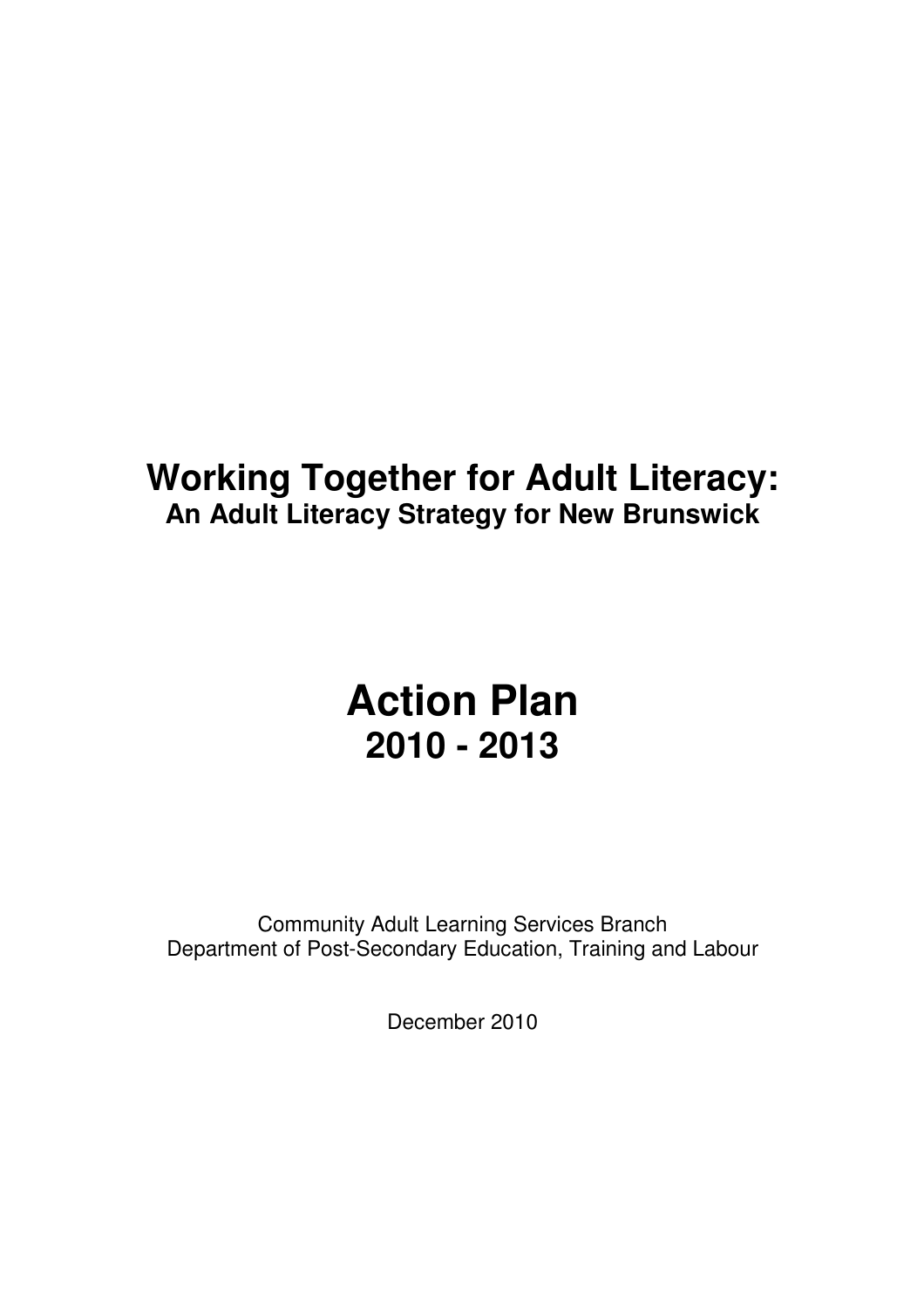### **Introduction**

The province faces a number of challenges in the coming years in the form of demographic changes including an aging population and a smaller youth cohort and a restructuring of the economy away from the traditional sectors resulting in an increased need for skilled workers.

The current economic situation presents additional challenges, with government needing to support the economy and help maintain and create jobs.

It is now widely recognized that improving adult literacy skills is of fundamental importance to the growth and prosperity of our province. The International Adult Literacy Skills Survey (IALSS) of 2003 showed that 50 per cent of the population of New Brunswick, between the ages of 16 and 65, have less than IALSS Level 3 skills - the level deemed necessary to function in a modern, industrialized economy and society.

The vision is that New Brunswickers attain the literacy skills they need to participate fully at home, at work, and in their communities.

In December 2009, the Department of Post-Secondary, Education, Training and Labour (PETL) published Working Together for Adult Literacy: An Adult Literacy Strategy for New Brunswick (http://www.gnb.ca/0105/AdultLiteracy\_web\_Eng.pdf). This document provides a roadmap for further development of adult literacy and essential skills services in the province and serves to guide the efforts of government in partnership with private and non-profit sectors.

The strategy outlines four priorities: 1) reducing barriers and increasing participation; 2) increasing the number and range of adult literacy learning opportunities; 3) ensuring the quality and effectiveness of adult literacy programs; and 4) strengthening partnerships to develop a robust and effective adult literacy system.

The Department of Post-Secondary Education, Training and Labour has developed an action plan which outlines what the Community Adult Learning Services Branch, working with its partners, plans to do to operationalize the strategy. This action plan responds to the priorities outlined in Working Together for Adult Literacy: An Adult Literacy Strategy for New Brunswick.

The action plan is divided into two sections. The first section lays out the high level action plan to be executed within the next three years. The second section provides details for those actions planned for execution between April 2010 and September 2011. Further details will be developed over time for the longer term action items as these will be informed by the progress and success of actions carried out in the first 18 months of the action plan.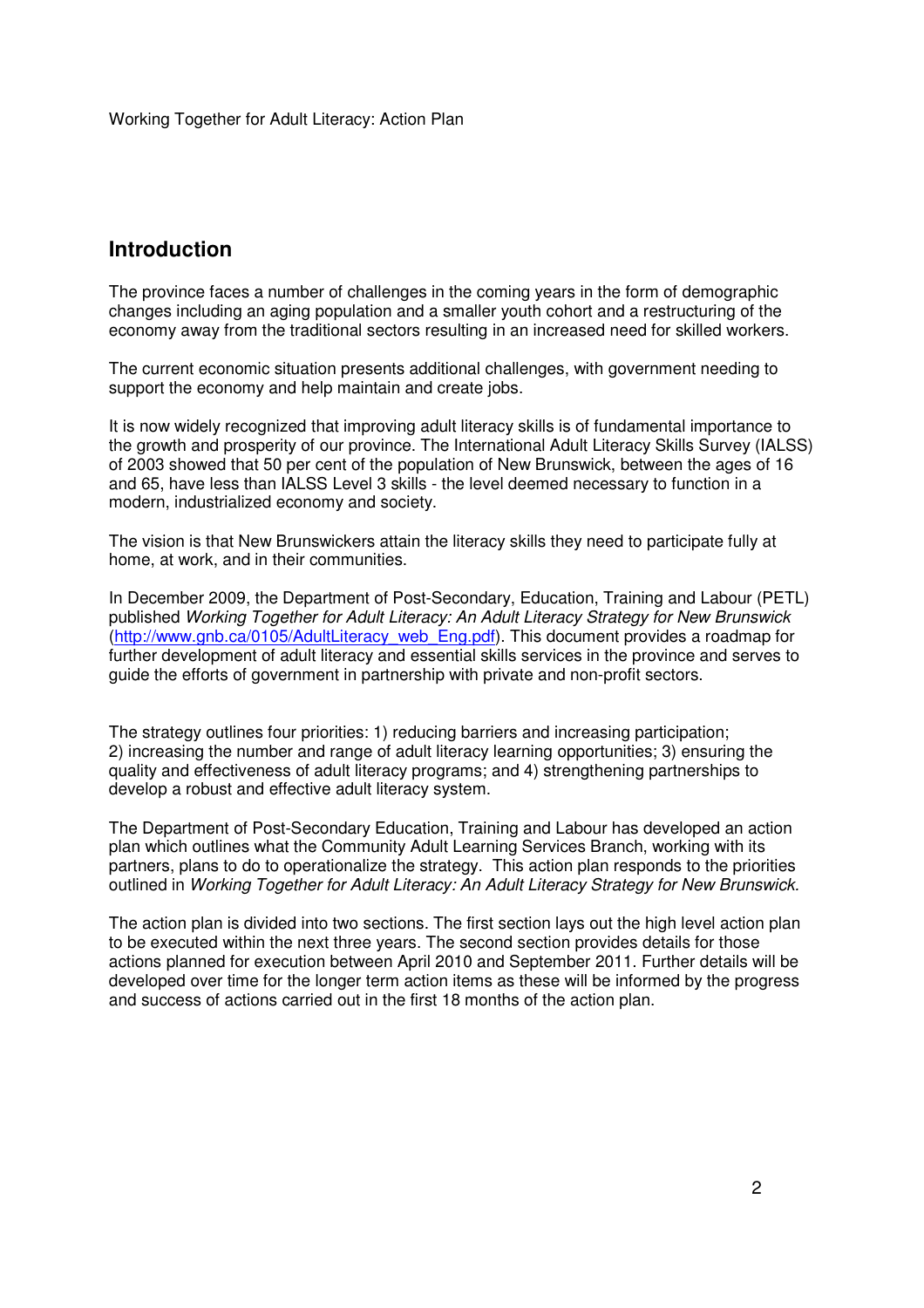## **Action Plan for Implementing Working Together for Adult Literacy: An Adult Literacy Strategy for New Brunswick**

| <b>Item</b>                                                                                                                                                              | <b>Priorities, Objectives and Actions</b>                                                                                                                                                                                           | <b>April 2010</b><br>to | October 2011<br>to |  |  |
|--------------------------------------------------------------------------------------------------------------------------------------------------------------------------|-------------------------------------------------------------------------------------------------------------------------------------------------------------------------------------------------------------------------------------|-------------------------|--------------------|--|--|
|                                                                                                                                                                          |                                                                                                                                                                                                                                     | September 2011          | <b>March 2013</b>  |  |  |
| Priority 1 - Reduce barriers and increase participation                                                                                                                  |                                                                                                                                                                                                                                     |                         |                    |  |  |
| Objective 1.1                                                                                                                                                            | Develop, through research, understanding of local barriers; develop collaborative<br>solutions to barriers                                                                                                                          |                         |                    |  |  |
| Action 1.1.1                                                                                                                                                             | Undertake research on barriers to participation                                                                                                                                                                                     | V                       |                    |  |  |
| Action 1.1.2                                                                                                                                                             | Develop further collaborative solutions and services to<br>respond to priorities in research findings                                                                                                                               |                         |                    |  |  |
| Promote the benefits of improving adult literacy skills to:<br>Objective 1.2<br>Reduce stigma<br>raise consciousness<br>encourage participation, and<br>engage employers |                                                                                                                                                                                                                                     |                         |                    |  |  |
| Action 1.2.1                                                                                                                                                             | Develop and launch marketing strategy                                                                                                                                                                                               | √                       |                    |  |  |
| Action 1.2.2                                                                                                                                                             | Execute subsequent phases of marketing strategy                                                                                                                                                                                     |                         | v                  |  |  |
| Objective 1.3                                                                                                                                                            | Enable access to quality information and guidance regarding literacy<br>opportunities, through:<br>community groups<br>agencies, and<br>government departments                                                                      |                         |                    |  |  |
| Action 1.3.1                                                                                                                                                             | Increase the awareness level of referring government<br>departments about adult literacy training opportunities<br>and thereby increase the flow of client referrals                                                                |                         |                    |  |  |
| Action 1.3.2                                                                                                                                                             | Develop resources to provide information on the<br>community-based services available to adults with<br>literacy needs and develop a web-based, centralized<br>point of reference for information on these programs and<br>services |                         |                    |  |  |
| <b>Action 1.3.3</b>                                                                                                                                                      | Develop training for non-literacy organizations regarding<br>how to identify clients with literacy difficulties along with<br>appropriate service and referral strategies                                                           |                         |                    |  |  |
| Priority 2 - Increase number and range of adult literacy opportunities                                                                                                   |                                                                                                                                                                                                                                     |                         |                    |  |  |
| <b>Objective 2.1</b>                                                                                                                                                     | Support the growth of existing services; increase the adult literacy service<br>provider base                                                                                                                                       |                         |                    |  |  |
| Action 2.1.1                                                                                                                                                             | Continue to support growth in terms of the number and<br>range of available learning opportunities                                                                                                                                  | J                       |                    |  |  |

## **1. High Level Action Plan**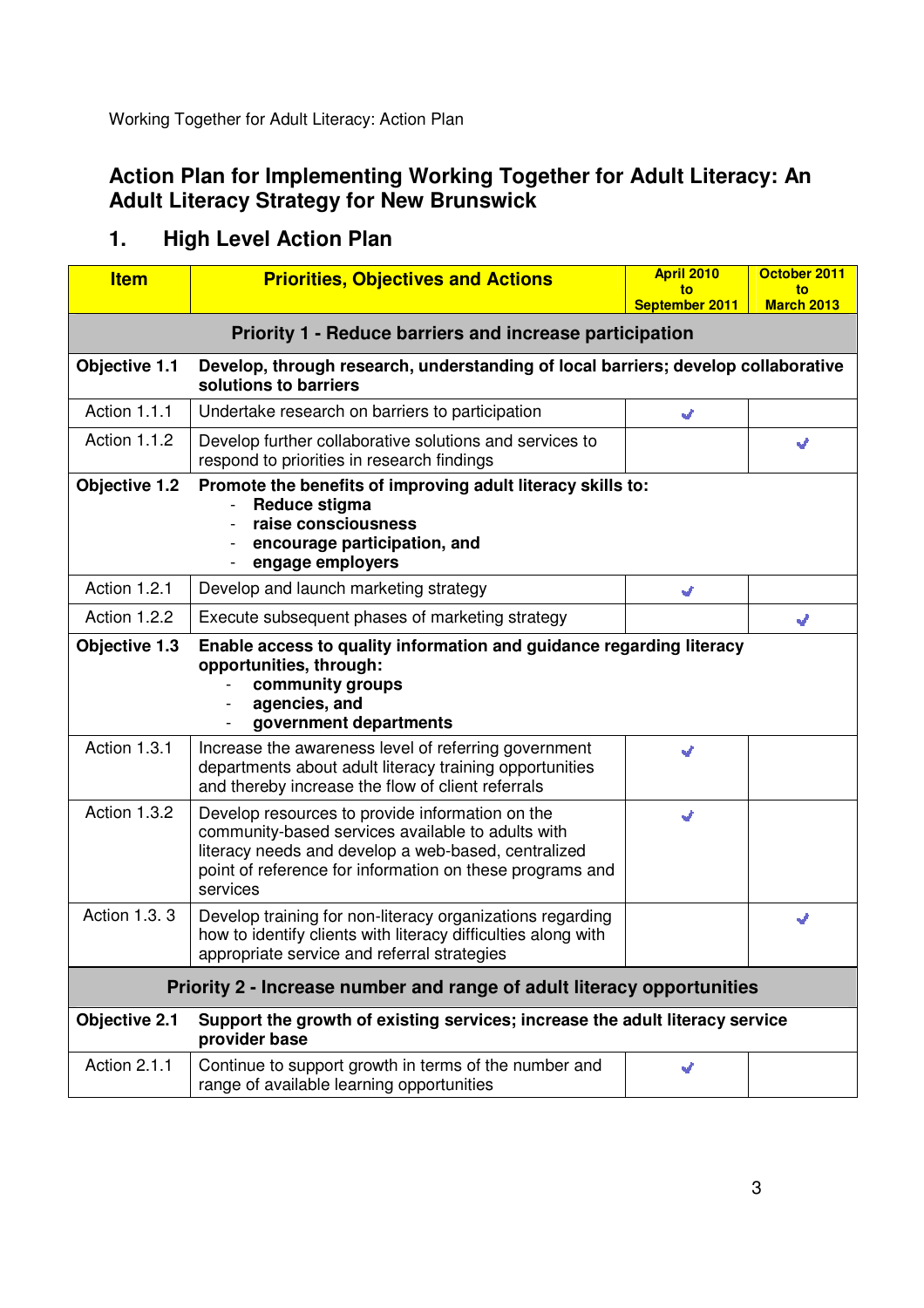| <b>Objective 2.2</b> | Develop scalable models of delivery that are responsive to the needs of different<br>target groups in both official languages: priority groups are the employed and<br>those seeking to improve their employability |    |    |
|----------------------|---------------------------------------------------------------------------------------------------------------------------------------------------------------------------------------------------------------------|----|----|
| Action 2.2.1         | Continue to implement Workplace Essential Skills (WES)<br>Program                                                                                                                                                   | J  |    |
| Objective 2.3        | Explore opportunities to embed literacy training within existing (non-literacy)<br>learning opportunities                                                                                                           |    |    |
| Action 2.3.1         | Identify instances where literacy training would improve<br>the quality and effectiveness of non-literacy government<br>services and programs with a view to developing<br>appropriate solutions                    | J. |    |
| Action 2.3.2         | Support opportunities to embed literacy within existing<br>non-literacy learning programs                                                                                                                           |    | st |
| Objective 2.4        | Encourage innovation that supports the strategy                                                                                                                                                                     |    |    |
| Action 2.4.1         | Develop strategies to address barriers and develop new<br>program models where different service delivery<br>approaches are needed                                                                                  | st |    |
| Action 2.4.2         | Encourage testing of new program models through pilot<br>projects                                                                                                                                                   |    | V  |
|                      | Priority 3 - Ensure quality and effectiveness of adult literacy programs                                                                                                                                            |    |    |
| Objective 3.1        | Improve quality standards and assurance mechanisms                                                                                                                                                                  |    |    |
| Action 3.1.1         | Implement Quality Standards and associated quality<br>assurance framework                                                                                                                                           | V  |    |
| <b>Objective 3.2</b> | Review adult literacy teacher and practitioner qualifications, and improve<br>professional development                                                                                                              |    |    |
| Action 3.2.1         | Review hiring practices and requirements for literacy<br>personnel involved in service delivery                                                                                                                     | J  |    |
| Action 3.2.2         | Review and refine professional development framework<br>for literacy personnel                                                                                                                                      | st |    |
| Action 3.2.3         | Develop/define pathways for adult literacy and essential<br>skills practitioners, including professional development<br>and accreditation framework to support each                                                 |    | V  |
| Objective 3.3        | Ensure that programs monitor learner progress and lead to relevant learner<br>outcomes; ensure clearly defined learning pathways                                                                                    |    |    |
| Action 3.3.1         | Define and document current and planned learner<br>pathways                                                                                                                                                         | √  |    |
| Action 3.3.2         | Review and revise definitions of learner outcomes and<br>processes for monitoring learner progress                                                                                                                  | v  |    |
| Objective 3.4        | Review standard measures of progress and success, and processes for<br>evaluation of programs                                                                                                                       |    |    |
| Action 3.4.1         | Develop program evaluation framework                                                                                                                                                                                | V  |    |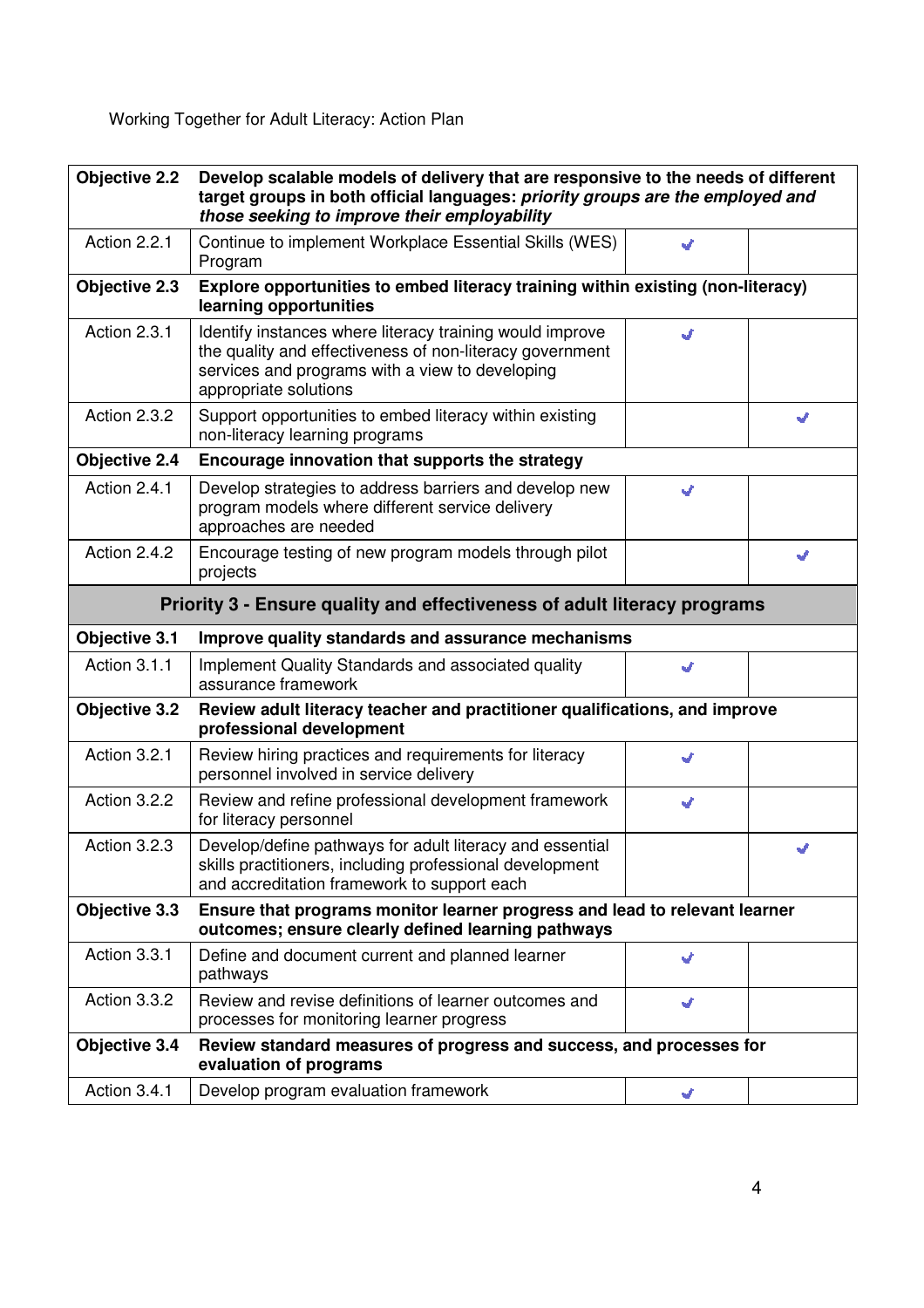| Action 3.4.2         | Review and re-define functional needs for data<br>collection, analysis and reporting                                                                                                                                                                                                                                            | st |   |  |
|----------------------|---------------------------------------------------------------------------------------------------------------------------------------------------------------------------------------------------------------------------------------------------------------------------------------------------------------------------------|----|---|--|
| Action 3.4.3         | Explore external evaluation element of Quality<br>Framework                                                                                                                                                                                                                                                                     |    | v |  |
| Action 3.4.4         | Review and refine quality framework                                                                                                                                                                                                                                                                                             |    | v |  |
|                      | Priority 4 - Strengthen partnerships to develop robust and effective adult literacy system                                                                                                                                                                                                                                      |    |   |  |
| <b>Objective 4.1</b> | Improve interdepartmental collaboration with non-governmental organizations<br>and communities to develop collaborative and cohesive solutions in common<br>areas of policy and service delivery including learner referrals, learner supports,<br>learning opportunities for the specific target groups listed in the strategy |    |   |  |
| Action 4.1.1         | Participate in the New Brunswick Literacy Coordinating<br>Committee                                                                                                                                                                                                                                                             |    |   |  |
| Action 4.1.2         | Continue to work with CALNet Provincial Advisory<br>Committee to support community-based service delivery                                                                                                                                                                                                                       | st |   |  |
| <b>Objective 4.2</b> | Develop and strengthen partnerships with industry, business, labour and<br>community sectors                                                                                                                                                                                                                                    |    |   |  |
| Action 4.2.1         | Further develop partnerships with industry, business,<br>labour through Workplace Essential Skills Program                                                                                                                                                                                                                      |    |   |  |
| Action 4.2.2         | Support provincial Family Literacy Strategy                                                                                                                                                                                                                                                                                     | V  |   |  |
| <b>Objective 4.3</b> | Review and revise funding models to support both operational and developmental<br>needs of partners, and to ensure continuity of services                                                                                                                                                                                       |    |   |  |
| Action 4.3.1         | Ongoing review of service delivery funding                                                                                                                                                                                                                                                                                      | V  |   |  |
| Action 4.3.2         | Review current adult literacy and essential skills<br>landscape with stakeholders and revise action plan                                                                                                                                                                                                                        |    | V |  |
| Objective 4.4        | Develop a framework for distributed leadership, consultation, collaboration and<br>sharing best practices in the stakeholder community                                                                                                                                                                                          |    |   |  |
| Action 4.4.1         | Strengthen further inter-departmental and stakeholder<br>collaboration; review stakeholder roles and<br>responsibilities                                                                                                                                                                                                        |    | V |  |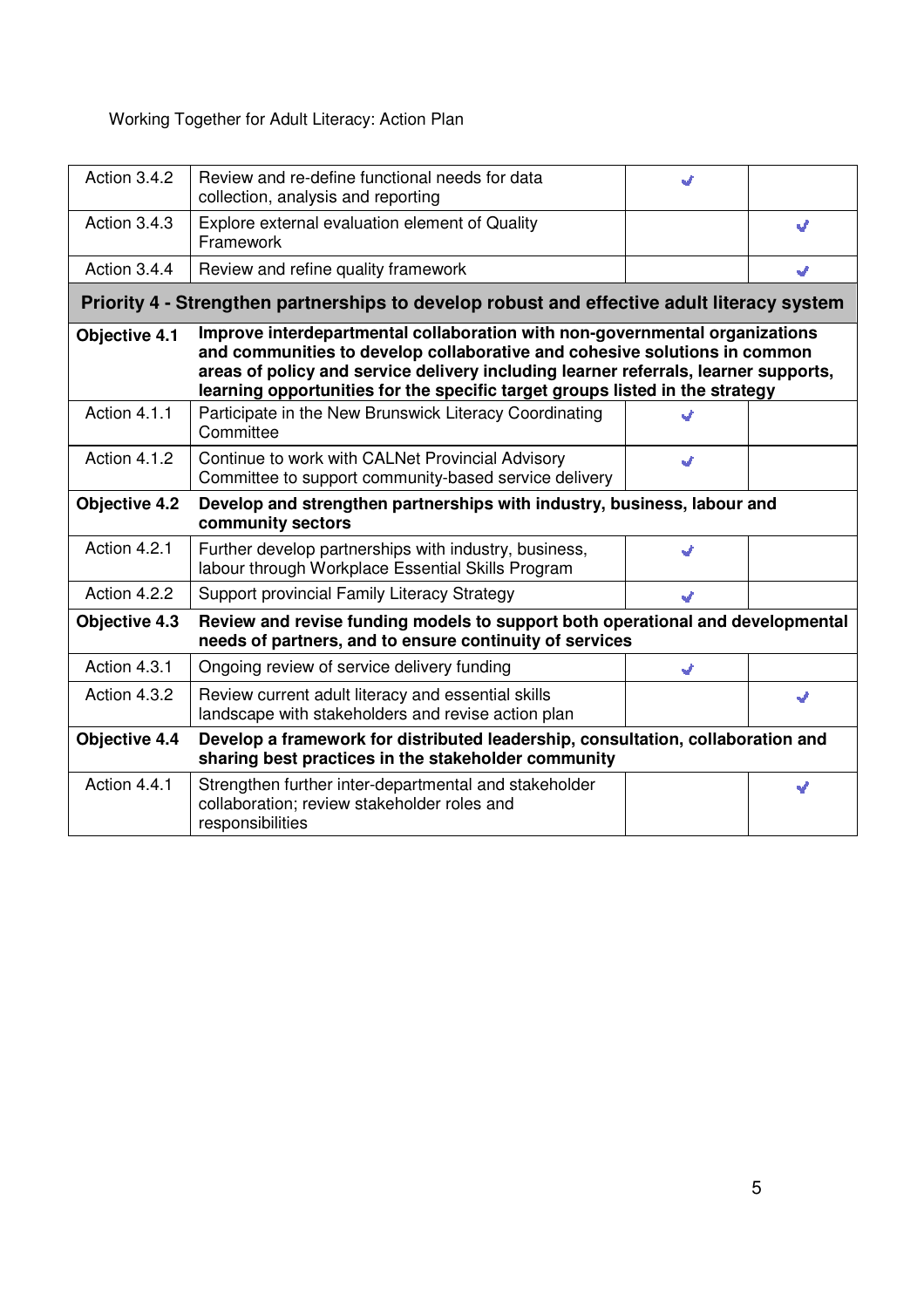## **2. Actions planned for April 2010 to September 2011**

## **Priority 1: Reduce barriers and increase participation Objective 1.1 Develop through research, understanding of local barriers; develop collaborative solutions to reduce barriers Action 1.1.1 Undertake research on barriers to participation January 2011 – June 2011**  In order to better understand the barriers that adults face in New Brunswick with regard to improving their literacy skills at provincial, regional and local levels, research activities will be undertaken. This will include the correlation and analysis of past data, from New Brunswick and other jurisdictions and the identification of gaps in knowledge and understanding. New research designed to gather information that will help close those gaps will be considered. **Objective 1.2 Promote the benefits of improving adult literacy skills, to:**  - **reduce stigma**  - **raise consciousness**  - **encourage participation, and**  - **engage employers Action 1.2.1 Develop and launch marketing strategy June 2010 – August 2011**  Effective promotion and recruitment is one of the most significant challenges that service delivery providers face today, due to the lack of awareness and understanding that exists on the need for and benefits of improving literacy skills. In recognition of this, a comprehensive marketing strategy will be developed for New Brunswick which will address the communication needs of stakeholders. As defined in Working Together for Adult Literacy, the strategy should strive to reduce stigma, raise consciousness, encourage participation in programs and engage employers. The strategy will be multi-dimensional in that it will consider provincial, regional and community level factors and address the needs of community-based and business-related stakeholders. It will also recognize and address the specific challenges associated with effectively reaching the target group.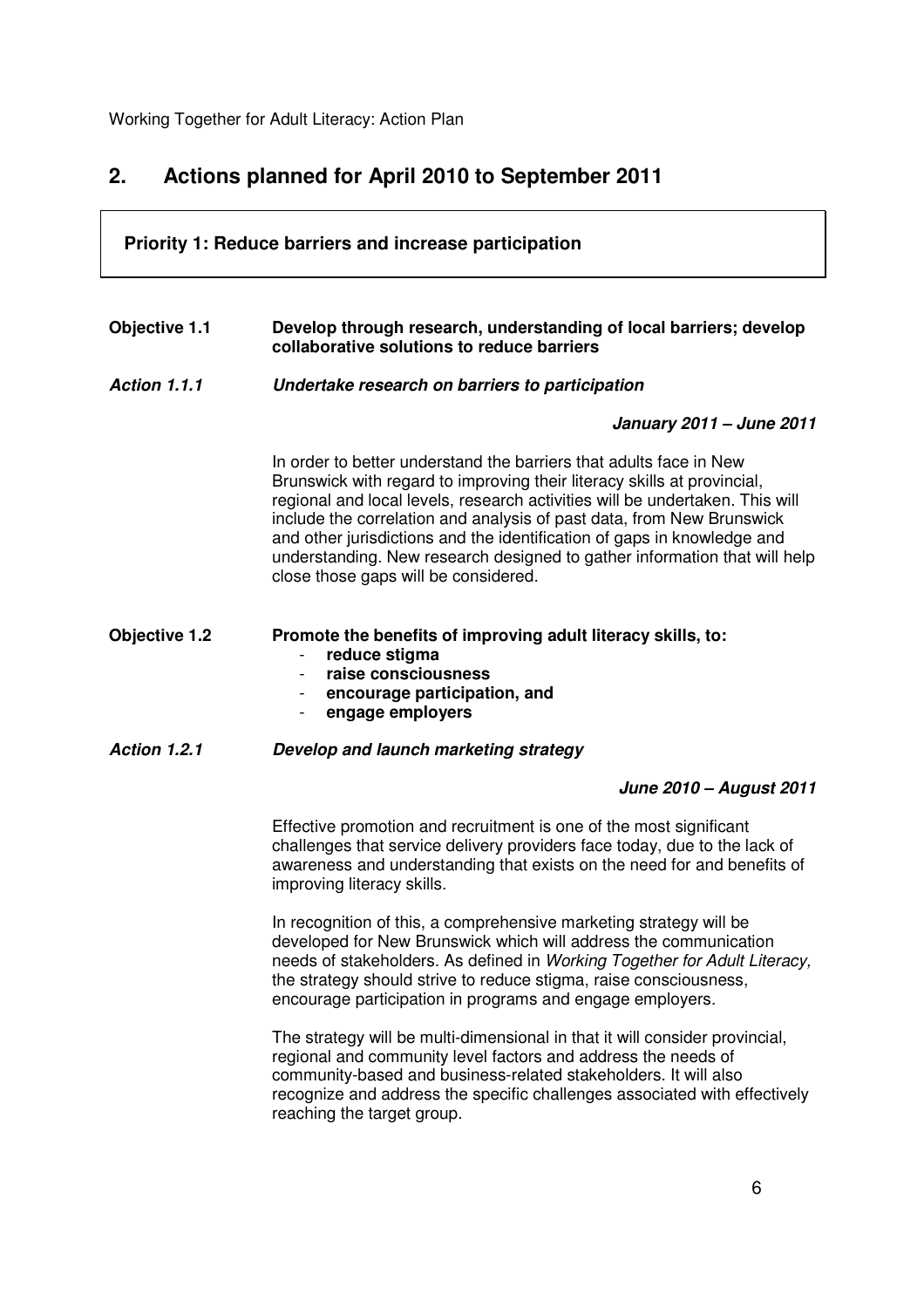The province, as part of its role as a member of the Council of Atlantic Ministers of Education and Training (CAMET), will ensure that New Brunswick's needs and circumstances are reflected in the regional adult literacy awareness campaign which CAMET plans to launch in Fall 2010.

New Brunswick marketing efforts will complement CAMET initiatives taking place in the Atlantic region.

#### **Objective 1.3 Enable access to quality information and guidance regarding literacy opportunities, through:**

- **community groups**
- **agencies, and**
- **government departments**

**Action 1.3.1 Increase the awareness level of referring government departments about adult literacy training opportunities and thereby increase the flow of client referrals** 

#### **January 2011 – March 2011**

In recognition of the fact that PETL's Employment Division and the Department of Social Development both work with employable adults with literacy needs, a concerted effort will be made to raise mutual awareness and understanding internally and to develop formal processes which will enable departments to work together and with adult literacy service delivery providers to provide seamless, more holistic services.

A mechanism will be developed to explore and develop a more collaborative approach to client referrals.

**Action 1.3.2 Develop resources to provide information on the community-based services available to adults with literacy needs and develop a webbased, centralized point of reference for information on these programs and services** 

#### **April 2010 – March 2011**

A number of resources will be developed to provide detailed and cohesive information regarding community-based adult literacy programs available to adults. These resources will recognize the particular challenges of the target group and will utilize appropriate media, including non-print technology to distribute information to community groups, referral agencies and government departments. A web-based, centralized point of reference for this information on programs and services will be created.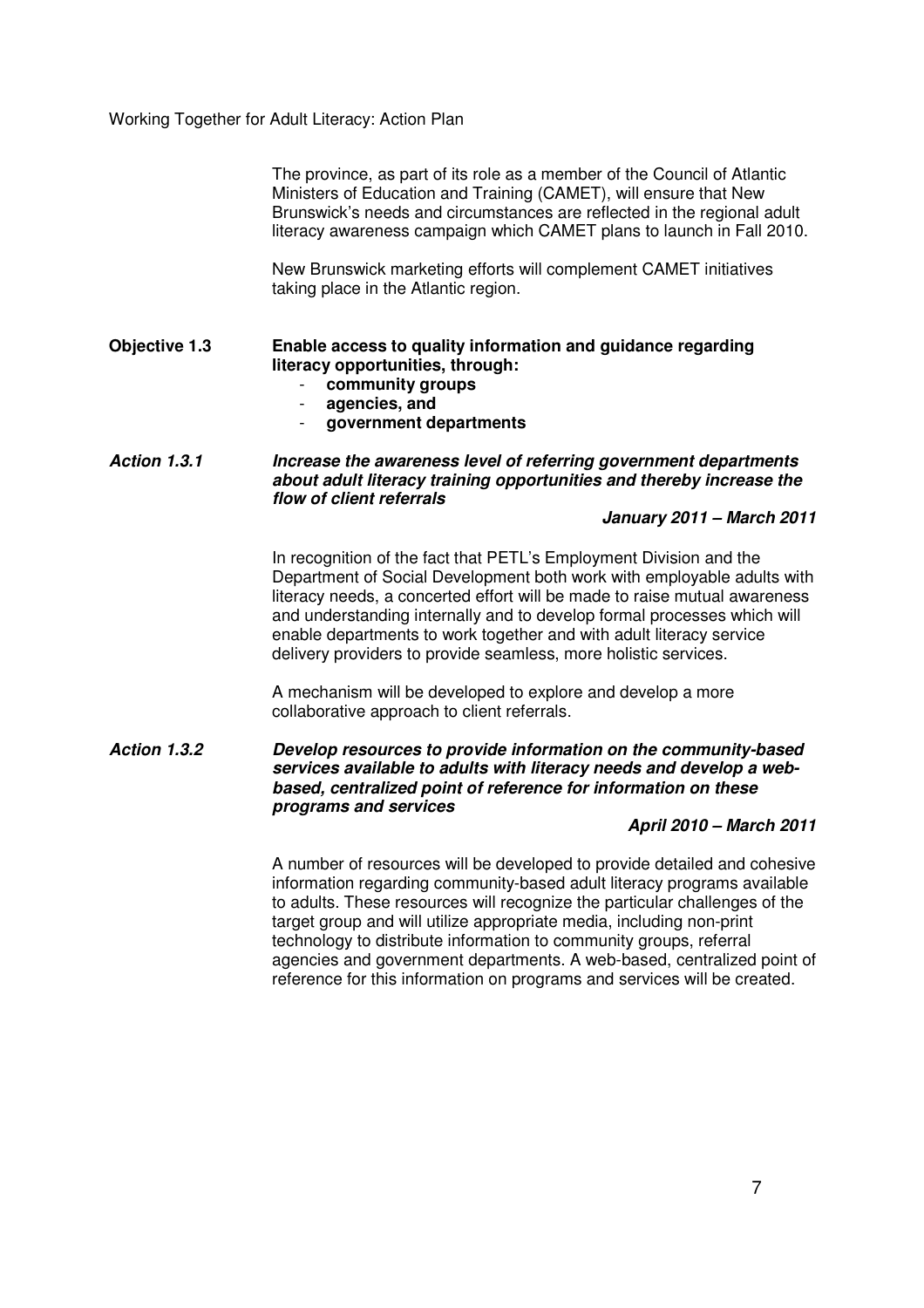#### **Priority 2: Increase the number and range of effective adult literacy learning opportunities**

#### **Objective 2.1 Support the growth of existing services; increase the adult literacy service provider base**

#### **Action 2.1.1 Continue to support growth in terms of the number and range of available learning opportunities**

#### **Ongoing**

To date, PETL has supported additional Community Adult Learning Network (CALNet) classes across the province, the capacity building efforts of Laubach Literacy New Brunswick (LLNB), and the implementation of a major, new Workplace Essential Skills (WES) program. This support will be ongoing within the parameters of available funding and will also include support for the development of Francophone one-to-one adult literacy tutoring and for innovative models of delivery that respond to challenges identified within the research detailed in Priority 1.

#### **Objective 2.2 Develop scalable models of delivery that are responsive to the needs of different target groups in both official languages: priority groups are the employed and those seeking to improve their employability**

#### **Action 2.2.1 Continue to implement Workplace Essential Skills (WES) Program**

#### **Ongoing**

The focus for 2010-2011 is the consolidation and growth of the Workplace Essential Skills (WES) model initiated in 2009. As the supporting infrastructure is now in place, activity can be increased across the province. Regional action plans will be developed which will outline how the essential skills of that region will be supported by the WES Program. A rigorous monitoring and review process has been established and the model will be subject to continuous improvement based on analysis of program data.

The ongoing role of the two Centres of Excellence will be further clarified and detailed action plans will be developed. A major focus for the centres will be the development of a flexible model of trainer training, and accreditation and/or certification of that training.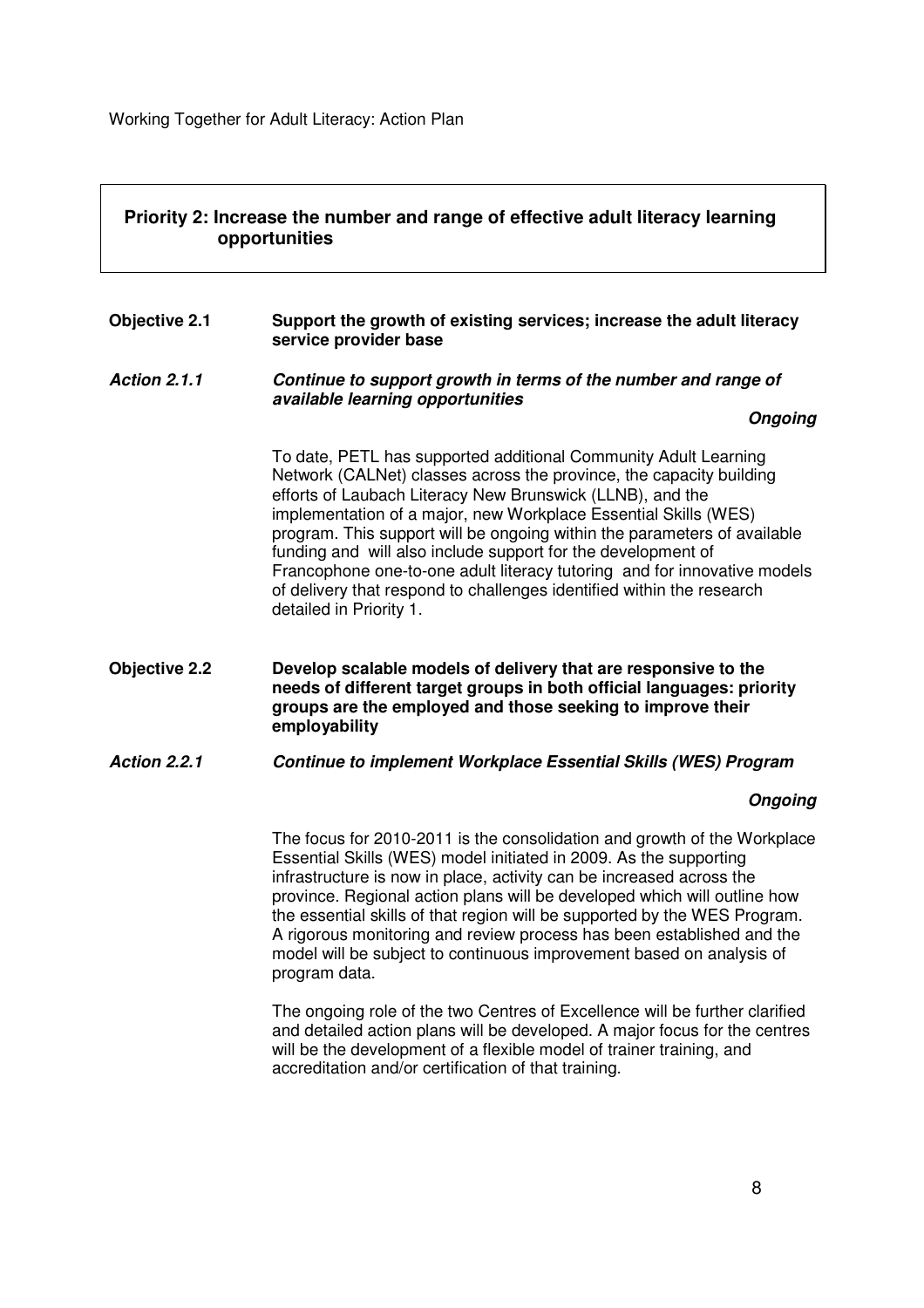The target for 2010-2011 is 30 new WES initiatives, providing training for 280 learners, with a mix of workplace and sector initiatives, labourexchange and/or community based initiatives.

**Objective 2.3 Explore opportunities to embed literacy training within existing (non-literacy) learning opportunities** 

Action 2.3.1 **IDENT IS IGLETT IS UPPEN UPPEN THE VALUATION** *Interacy training would improve the quality* **and effectiveness of non-literacy government services and programs with a view to developing appropriate solutions** 

#### **January 2011 – September 2011**

PETL will work with government partners to identify opportunities to embed literacy training within other learning and training programs, thereby improving the overall learning effectiveness and increasing the likelihood of adult learners' success. Support for identified opportunities will be pursued where resources permit.

**Objective 2.4 Encourage innovation that supports the strategy** 

#### **Action 2.4.1 Develop strategies to address barriers and develop new program models where different service delivery approaches are needed**

#### **January 2011 – September 2011**

The findings of the research under the first objective of Priority 1 will drive the identification and prioritization of actions to minimize and/or remove identified barriers. Specific areas will be identified that require new and different approaches.

#### **Priority 3: Ensure the quality and effectiveness of adult literacy programs**

#### **Objective 3.1 Improve quality standards and assurance mechanisms**

**Action 3.1.1 Implement Quality Standards and associated quality assurance framework** 

#### **September 2010 – September 2011**

The Quality Framework for Adult Literacy and Essentials Skills Service Delivery has been developed. A series of presentations to service delivery partners to review the final deliverables and training for key groups who will be responsible for coordination, consultation, internal assessment and/or evaluation related to the framework will follow.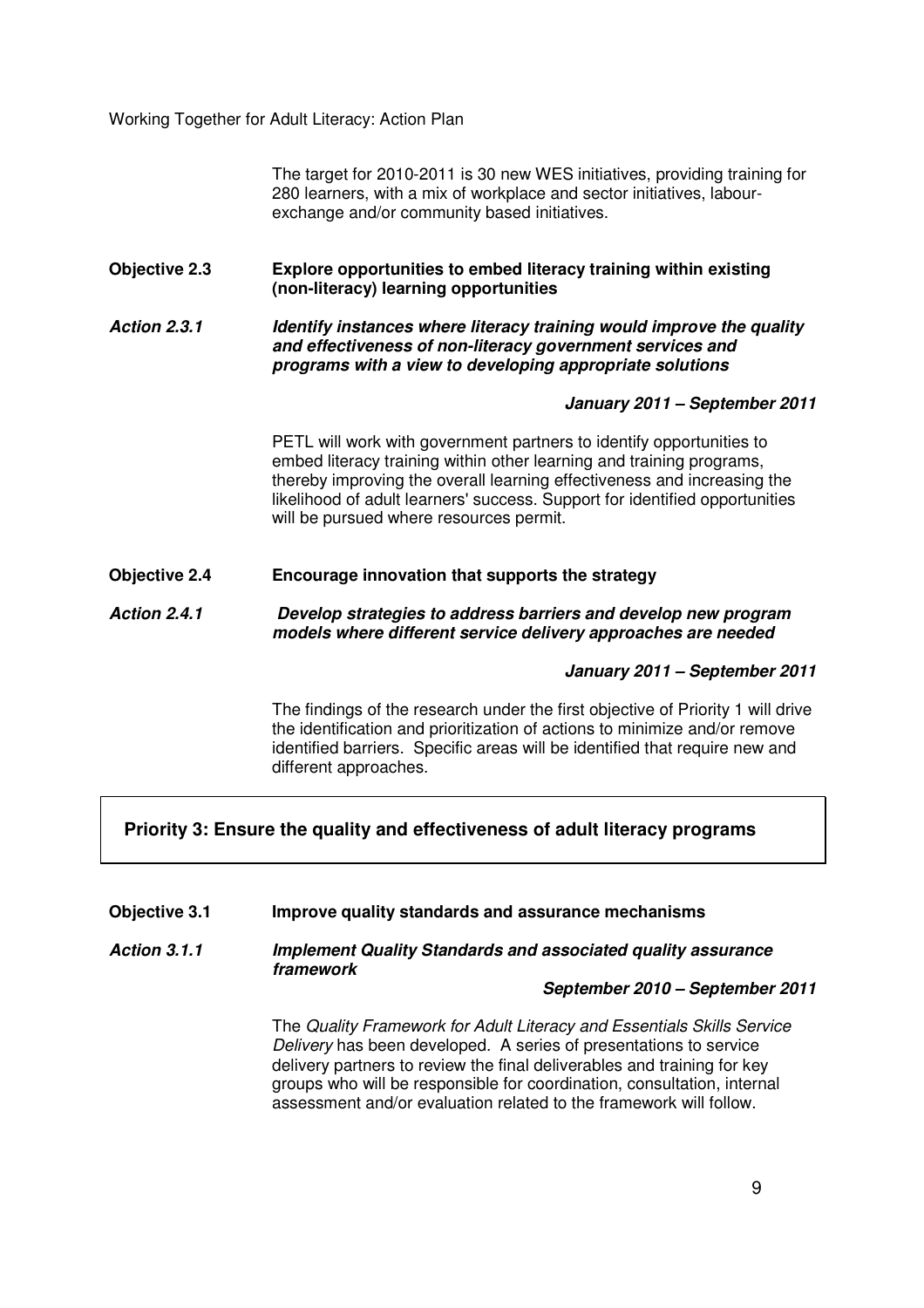Ongoing support for the introduction and integration of the quality framework, the quality assurance elements and the development of a continuous improvement culture will be provided and a formal review of progress and further stakeholder feedback will be sought in Fall 2011.

**Objective 3.2 Review adult literacy teacher and practitioner qualifications, and improve professional development** 

#### **Action 3.2.1 Review hiring practices and requirements for literacy personnel involved in service delivery**

**April 2010 – December 2010** 

A significant factor in the quality and effectiveness of programs is the combined knowledge, skills and qualities of the teacher or trainer. In recognition of the importance of ensuring high quality teaching and training practice, work will be undertaken to review and refine recommended practices relating to the hiring of staff. This will include detailed job specifications (including qualifications, knowledge and skills required) for the key roles of literacy personnel.

#### **Action 3.2.2 Review and refine professional development framework for practitioners**

#### **April 2010 – September 2010**

In recognition of the fact that one of the most significant factors in learners' literacy outcomes is the quality of teaching or training, the current professional development framework will be reviewed and revised, as appropriate. A training and development needs assessment will be undertaken, which will inform the development of the revised framework. The outcome will be a flexible framework that recognizes different learning styles and allows for continuous growth.

**Objective 3.3 Ensure that programs monitor learner progress and lead to relevant learner outcomes; ensure clearly defined learning pathways** 

#### **Action 3.3.1 Define and document current and planned learner pathways**

#### **April 2010 – March 2011**

The task of defining and documenting current learner pathways is under way. This will provide clear information for learners regarding progression routes available and options open to them.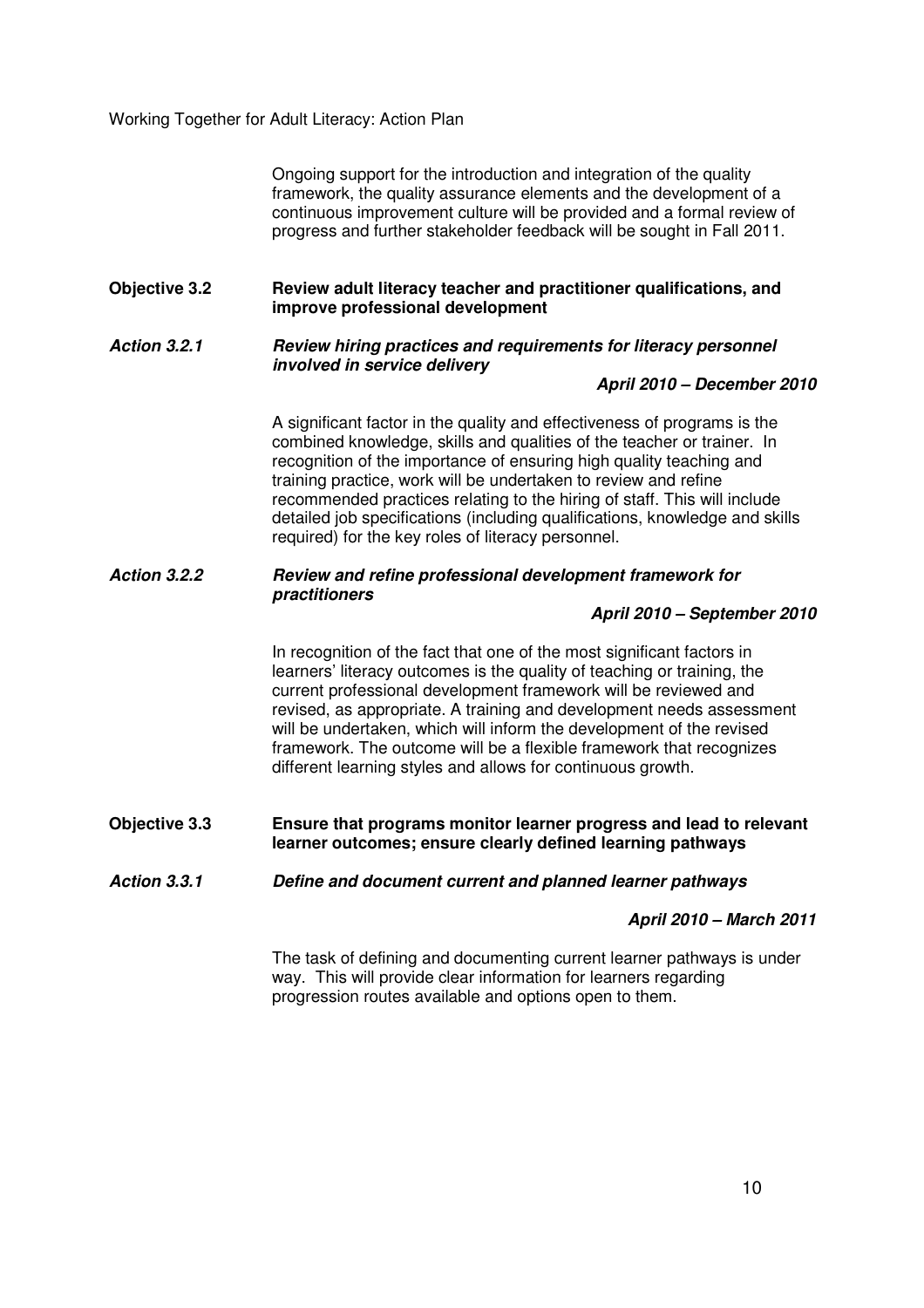#### **Action 3.3.2 Review and revise definitions of learner outcomes and processes for monitoring learner progress**

#### **January 2011 – June 2011**

Current processes for monitoring learner progress will be reviewed and revised where appropriate to ensure that they incorporate definitions of outcomes which are relevant and meaningful to learners and are consistent with program objectives.

#### **Objective 3.4 Review standard measures of progress and success, and processes for evaluation of programs**

#### **Action 3.4.1 Develop program evaluation framework**

#### **January 2011 –March 2011**

In response to the growth of adult literacy service delivery and the development of alternate models of delivery in the province, work will be undertaken to develop a comprehensive program evaluation framework, consolidating measures at the highest level and cascading down to program measures. Current performance indicators and program level evaluation models will be reviewed and revised to ensure a level of consistency and cohesion.

#### **Action 3.4.2 Review and re-define functional needs for data collection, analysis and reporting**

#### **January 2011 – June 2011**

A review will be undertaken of the data collection, analysis and reporting practices utilized within the different programs with a view to developing a cohesive functional model that supports the program evaluation framework. This will include the review of current computer-based tools and recommendations for future use of technology to support the overall needs of the program evaluation framework, program management and individual service delivery providers.

#### **Priority 4: Strengthen partnerships to develop a robust and effective adult literacy system**

**Objective 4.1 Improve interdepartmental collaboration with non-governmental organizations and communities to develop collaborative and cohesive solutions in common areas of policy and service delivery including learner referrals, learner supports, learning opportunities for the specific target groups listed in the strategy.**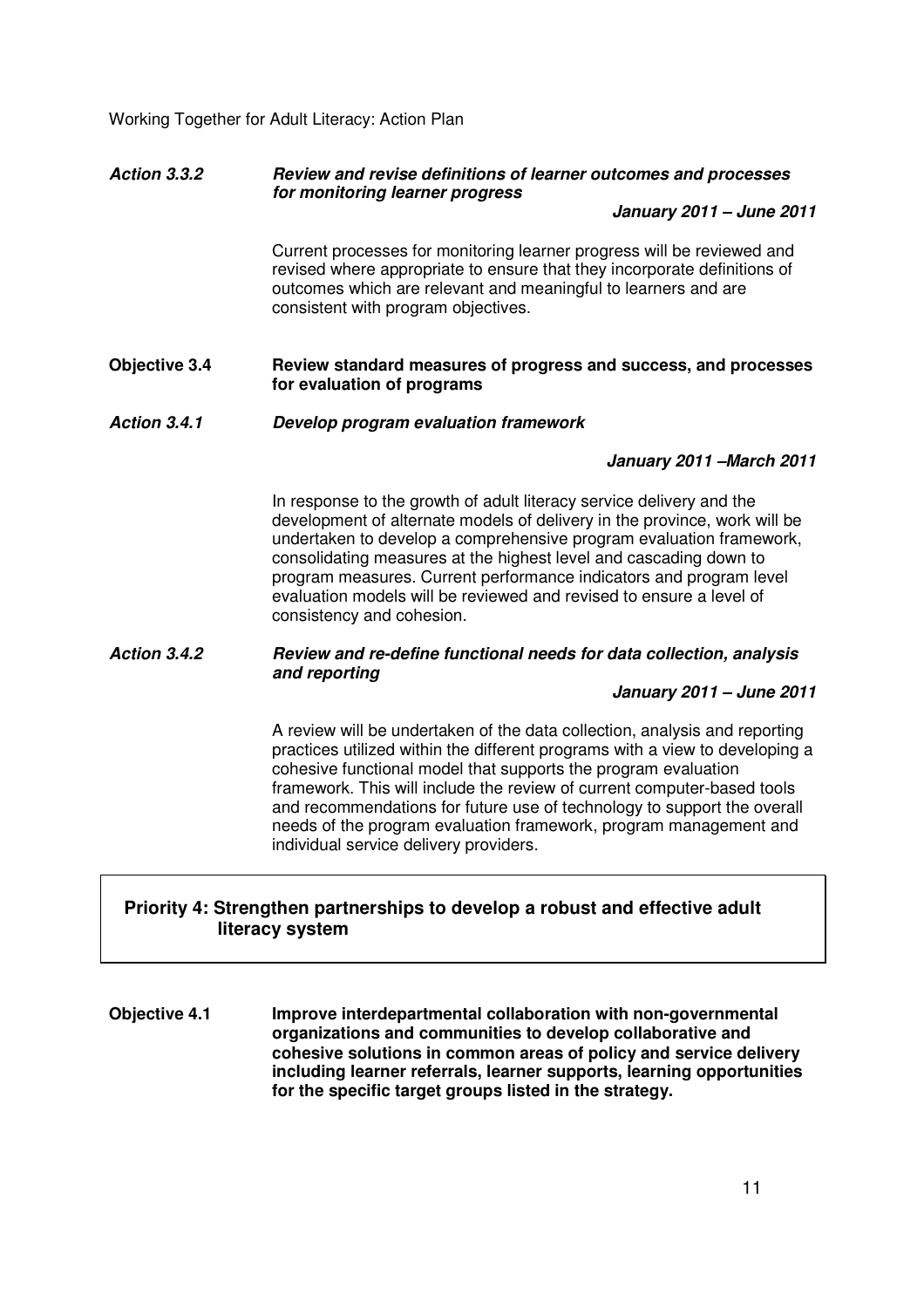#### **Action 4.1.1 Participate in the New Brunswick Literacy Coordinating Committee**

#### **Ongoing**

Following the Literacy Summit in Spring 2009, the New Brunswick Literacy Coordinating Committee (NBLCC) was formed. The NBLCC includes representatives from government departments and nongovernment stakeholders in literacy.

The committee's mandate is to address three priority areas for action identified by the Summit: a provincial strategy for literacy; a comprehensive inventory of literacy services in the province; and a public awareness campaign that communicates the importance of literacy and lifelong learning. The representatives from the Department of Post-Secondary Education, Training and Labour will ensure that the needs and interests of adult literacy learners are considered in each of these areas.

#### **Action 4.1.2 Continue to work with CALNet Provincial Advisory Committee to support community-based service delivery**

#### **Ongoing**

The Department of Post-Secondary Education, Training and Labour (PETL) will continue to work with the CALNet Provincial Advisory Committee to develop and maintain effective partnerships and to collaborate in the delivery of quality community adult learning programs and services throughout the province.

The desired outcome of the group's work is a better understanding of the needs of learners and of the programs and services required to address these needs within their home communities. The group will ensure that the needs and interests of community-based adult literacy learners are recognized and considered, not only in service delivery but also within the proposed action items identified within this action plan.

**Objective 4.2 Develop and strengthen partnerships with industry, business, labour and community sectors** 

**Action 4.2.1 Further develop partnerships with industry, business and labour through Workplace Essential Skills Program** 

#### **April 2010 – September 2011**

The Workplace Essential Skills (WES) delivery model requires the involvement of employers and unions. The WES team also routinely reaches out to representatives of enterprise networks and business groups on a provincial and regional basis. Therefore, new and productive partnerships will be developed through the WES Program.